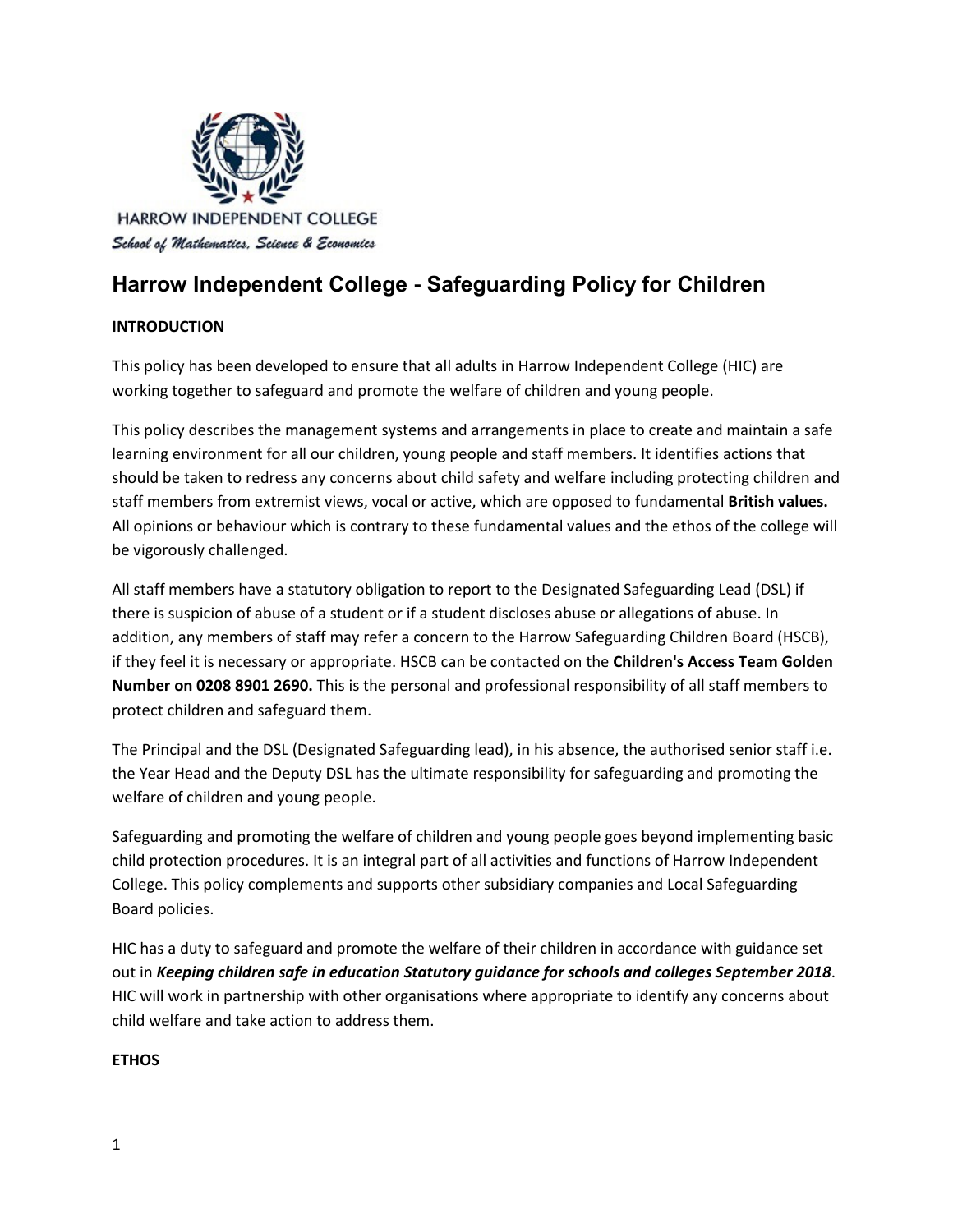HIC aims to create and maintain a safe learning environment where all children and adults feel safe, secure and valued and know they will be listened to and taken seriously. Our college implements policies, practices and procedures which promote safeguarding and the emotional and physical wellbeing of children, young people and staff members.

HIC is committed to supporting the delivery of effective early help using the college arrangements to safeguard children. The children have access to appropriate curriculum opportunities, including emotional health and well-being, to support the development of the skills needed to help them stay safe and healthy, develop their self- esteem and understand the responsibilities of adult life, particularly in regard to child care and parenting skills.

Access to cross-curricular activities will provide opportunities to develop self- esteem and selfmotivation and to help children respect the rights of other individuals and potentially vulnerable groups.

## **HIC will exercise diligence and prevent any organisation or speaker from using the college's facilities to disseminate extremist views or radicalise children and staff members.**

#### **THE CURRICULUM**

All children have access to an appropriate curriculum, differentiated to meet their needs. This enables them to learn to develop the necessary skills to build self- esteem, respect others, defend those in need, resolve conflict without resorting to violence, question and challenge and to make informed choices in later life.

Children and young people are encouraged to express and discuss their ideas, thoughts and feelings through a variety of activities and have access to a range of cultural opportunities which promote the fundamental British values of tolerance, respect and empathy for others. The college intends to create an access for everyone in the college, to a range of extra-curricular activities, information and materials from a diversity of sources which not only promotes these values but supports the social, spiritual, moral well-being and physical and mental health of the children.

Personal Health and Social Education, Citizenship and Religious Knowledge lessons will provide opportunities for children and young people to discuss and debate a range of subjects including lifestyles, forced marriage, family patterns, religious beliefs and practices and human rights issues.

HIC takes account of the latest advice and guidance provided to help address specific vulnerabilities and forms of exploitation eg: Child Sexual Exploitation (CSE), **Radicalisation and Extremism**, and Forced Marriage.

#### **ATTENDANCE & EXCLUSIONS**

HIC views attendance as a safeguarding issue and in accordance with the college's Attendance Policy, absences are rigorously pursued and recorded. The college/setting, in partnership with the appropriate agencies, takes action to pursue and address all unauthorised absences in order to safeguard the welfare of children and young people in its care.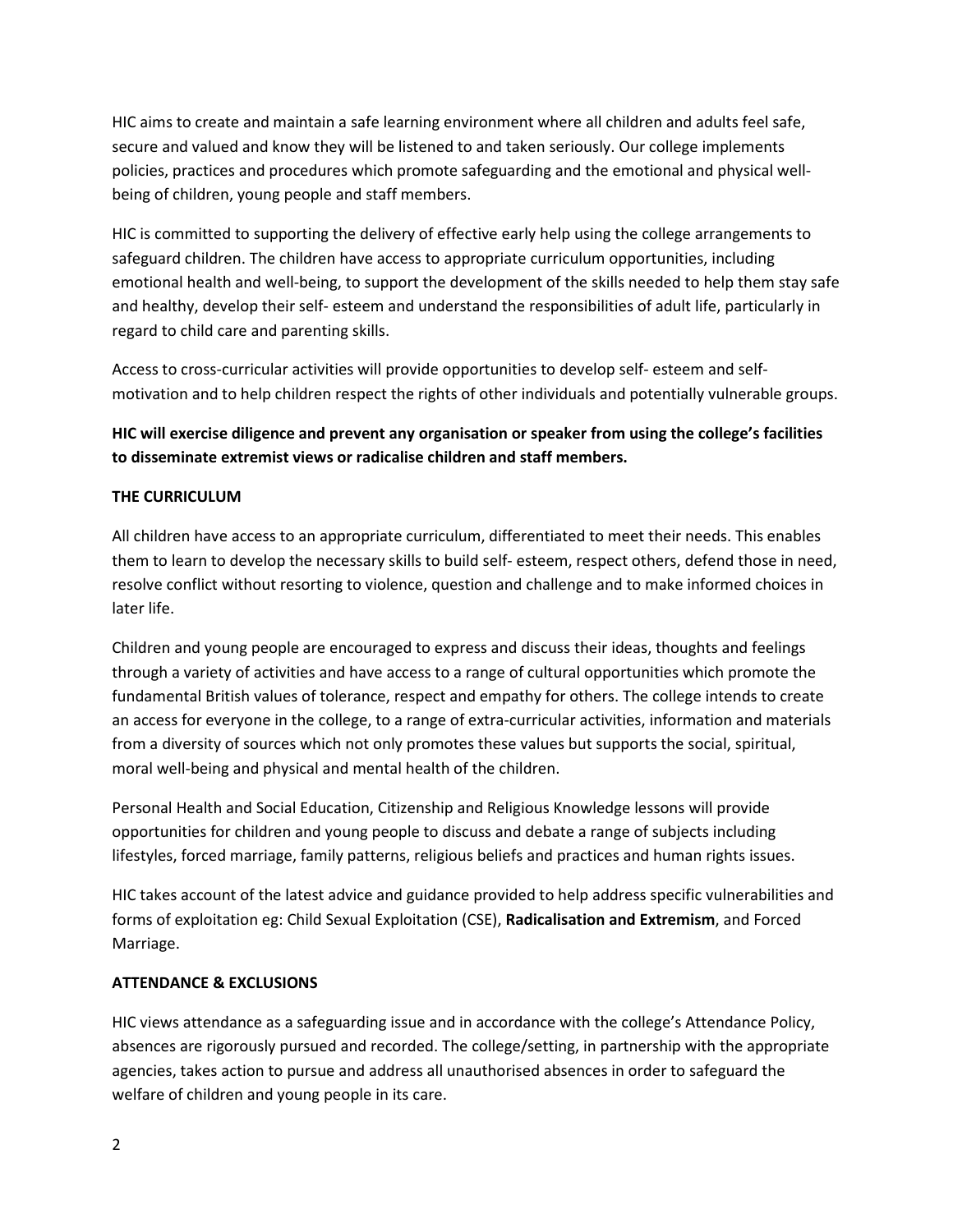The Attendance Policy identifies how individual cases are managed and how we work proactively with parents/carers to ensure that they understand why attendance is important.

We implement the statutory requirements in terms of monitoring and reporting children missing education and off-rolling and understand how important this practice is in safeguarding children and young people. The college will only place young people in alternative educational provision which is a registered provider and has been quality assured. Young people who require access to alternative provision will have a personalised learning plan designed to meet their needs.

The designated person will be informed when a fixed term or permanent exclusion is being discussed and any safeguarding issues will be considered. Where it is felt that a child or young person is likely to be permanently excluded a multi-agency assessment will be instigated to ensure that there is improved understanding of the needs of the young person and their family and that the key agencies are involved.

#### **KEEPING RECORDS**

HIC will keep and maintain up to date information on children on the college roll including where and with whom the child is living, attainment, attendance, referrals to and support from other agencies. The college record will also include a chronology of any other significant event in a child's life.

### **ROLES AND RESPONSIBILITIES**

The Principal of HIC will ensure that:

- The policies and procedures adopted by the college to safeguard and promote the welfare of children are fully implemented and followed by all staff members including volunteers.
- Safe recruitment and selection of staff members and volunteers is practiced.
- A Designated Safeguarding Lead (DSL) for child protection is identified and receives appropriate on-going training, support and supervision.

• Sufficient time and resources are made available to enable the designated member of staff members to discharge their responsibilities, including attending inter-agency meetings, contributing to the assessment of children and young people, supporting colleagues and delivering training as appropriate.

• All staff members and volunteers receive appropriate training which is regularly updated.

• All temporary staff members and volunteers are made aware of the college's safeguarding policy and arrangements.

• All staff members and volunteers feel safe about raising concerns about poor or unsafe practice in regard to the safeguarding and welfare of the children and young people and such concerns will be addressed sensitively and effectively.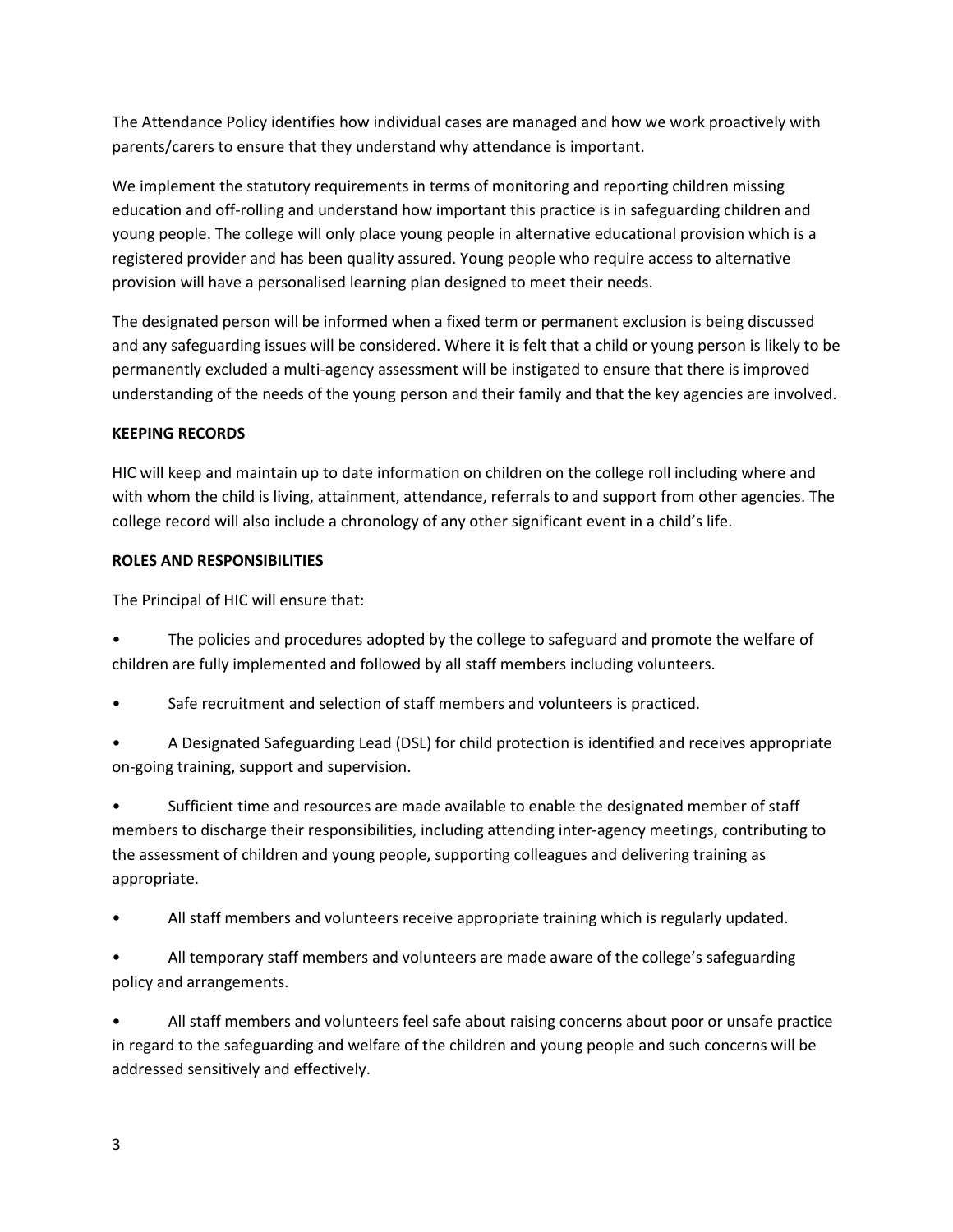• Parents/carers are aware of and have an understanding of the college's responsibilities to promote the safety and welfare of its children by making its obligations clear in the college/setting prospectus.

• Ensure that the Safeguarding and Child Protection policy is available on the college's web-site.

• Ensure that the college co-operates with appropriate agencies and risk based approaches to ensure young people are safeguarded against any potential grooming activities which may attempt to draw them into harmful activities e.g. Child Sexual Exploitation(CSE) and **radicalisation and extremism.**

The DSL will ensure:

• A DSL is designated to take lead responsibility for safeguarding within the college.

• The college's safeguarding policy will be regularly reviewed and updated to ensure that the college complies with local safeguarding procedures.

• The college operates safe recruitment and selection practices including appropriate use of references and checks on new staff members and volunteers.

• Procedures are in place for dealing with allegations of abuse against members of staff members and volunteers and these are in line with Local Authority procedures.

• All staff members and volunteers who have regular contact with children and young people receive appropriate training and information about the college's safeguarding processes as part of induction.

• Ensure that the college co-operates with appropriate agencies and risk based approaches to ensure young people are safeguarded against any potential grooming activities which may attempt to draw them into harmful activities.

The DSL and Deputy DSL have specific responsibilities for championing the importance of safeguarding and promoting the welfare of children and young people registered in the college. The DSL and Deputy DSL will:

Act as the first point of contact with regards to all safeguarding matters.

Attend up-dated training every two years.

• Provide relevant information to the Local Safeguarding Council on how the college carries out its safeguarding duties.

• Provide support and training for staff members and volunteers

• Support staff members to make effective referrals to the Children and Families Services and any other agencies where there are concerns about the welfare of a child.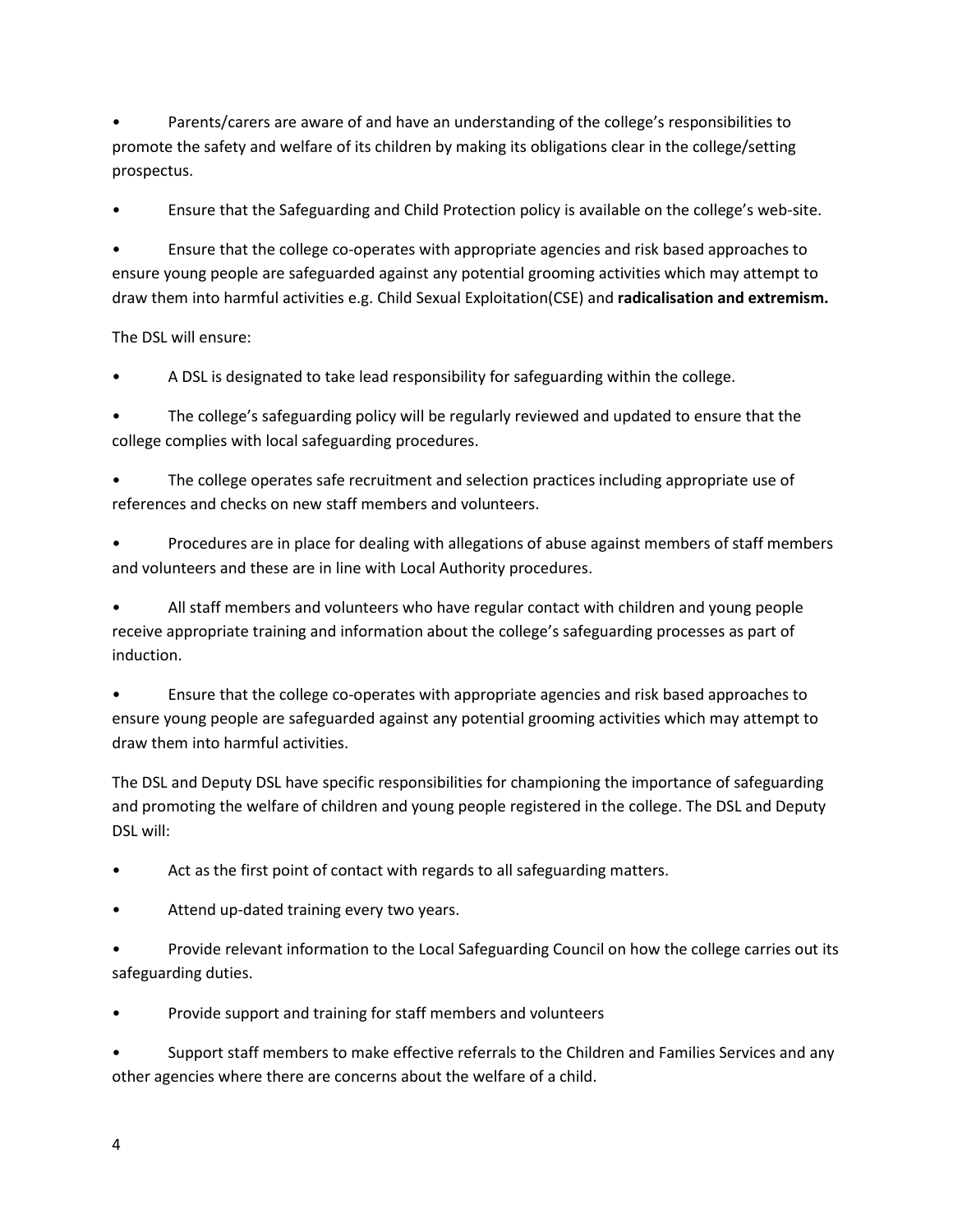• Ensure that all staff members and volunteers receive information on safeguarding policies and procedures from the point of induction.

• Manage and keep secure the college's safeguarding records.

• Ensure that all staff members and volunteers understand and are aware of the college's reporting and recording procedures and are clear about what to do if they have a concern about a child.

- Liaise with the Chair of Governors about any safeguarding issues.
- Ensure that the Safeguarding Policy is regularly reviewed and up-dated.

• Keep up to date with changes in local policy and procedures and are aware of any guidance issued by the DfE concerning Safeguarding.

During term time, the DSL should always be available for staff members in the college to discuss any safeguarding concerns.

In addition to their formal training, as set out above, their knowledge and skills should be updated, at regular intervals, but at least once in two years, to keep up with any developments relevant to their role.

#### **SAFE RECRUITMENT AND SELECTION OF STAFF MEMBERS**

The college's recruitment and selection policies and processes adhere to the DfE guidance *Keeping children safe in education Statutory guidance for schools and colleges September 2018*

Weblink -

[https://assets.publishing.service.gov.uk/government/uploads/system/uploads/attachment\\_data/file/74](https://assets.publishing.service.gov.uk/government/uploads/system/uploads/attachment_data/file/741314/Keeping_Children_Safe_in_Education__3_September_2018_14.09.18.pdf) [1314/Keeping\\_Children\\_Safe\\_in\\_Education\\_\\_3\\_September\\_2018\\_14.09.18.pdf](https://assets.publishing.service.gov.uk/government/uploads/system/uploads/attachment_data/file/741314/Keeping_Children_Safe_in_Education__3_September_2018_14.09.18.pdf)

The Principal and the Board of Governors will ensure that all external staff members and volunteers using the college site will have been vetted and checked.

The Principal of the college and senior leadership team will ensure that checks for all prohibitions, sanctions and restrictions are carried out for each and every staff working at the college.

Checks can be carried out by logging onto the Secure Access/DfE Sign-in Portal via the Teacher Services web page.

#### **Pre-appointment checks**

For all new appointments;

The senior leadership team will ensure that the offer of appointments are made to a successful candidate, including one who has lived or worked abroad, must be conditional on satisfactory completion of the necessary pre-employment checks.

When appointing new staff the senior leadership team will: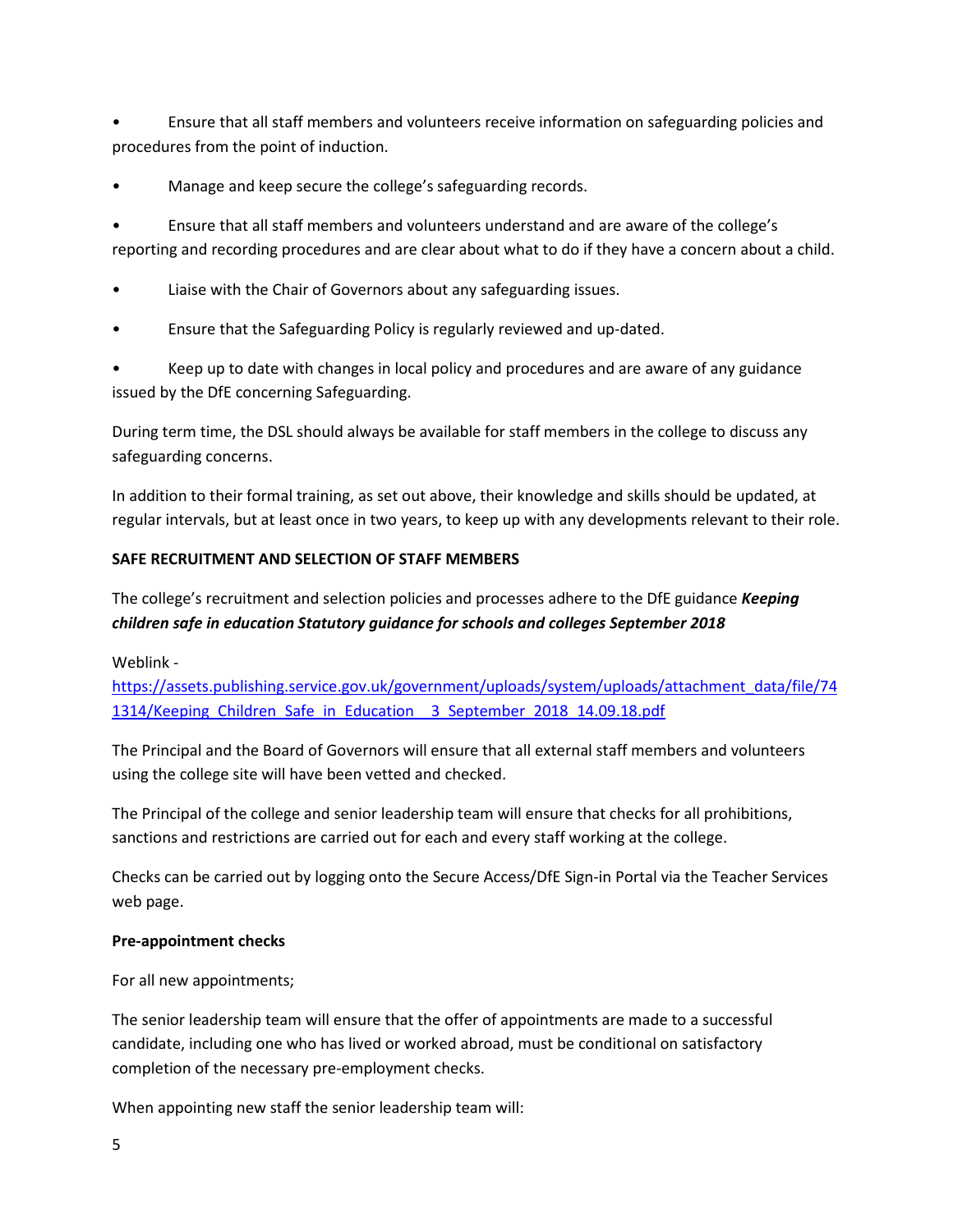• verify candidate's identity as per guidelines on the GOV.UK website;

• obtain (via the applicant) an enhanced DBS certificate (including barred list information, for those who will be engaging in regulated activity);

• obtain a separate barred list check if an individual will start work in regulated activity before the DBS certificate is available;

• verify the candidate's mental and physical fitness to carry out their work responsibilities. Applicants must be asked relevant questions about disability and health in order to establish whether they have the physical and mental capacity for the specific role;

• verify the person's right to work in the UK. If there is uncertainty about whether an individual needs permission to work in the UK,

• if the person has lived or worked outside the UK, do appropriate checks,

• verify professional qualifications, as appropriate. The Teacher Services' system should be used to verify any award of qualified teacher status (QTS), and the completion of teacher induction or probation.

In addition:

• verify that all candidates to be employed to carry out teaching work are not subject to a prohibition order issued by the Secretary of State or any sanction or restriction imposed by the General Teaching Council for England (GTCE).

• verify that all persons taking up a management position clears a section 128 direction made by the Secretary of State.

• ensure where an enhanced DBS certificate is required, it is obtained from the candidate before, or as soon as practicable after, the person's appointment.

#### **WORKING WITH OTHER AGENCIES**

HIC has developed effective links with other relevant agencies and co-operates as required with any enquiries regarding child protection issues. The college will notify local safeguarding council if:

•A child subject to a child protection plan is about to be permanently excluded.

•There is an unexplained absence of a child who is subject to a child protection of more than two days from college.

•wIt has been agreed as part of any child protection plan.

#### **CONFIDENTIALITY AND INFORMATION SHARING**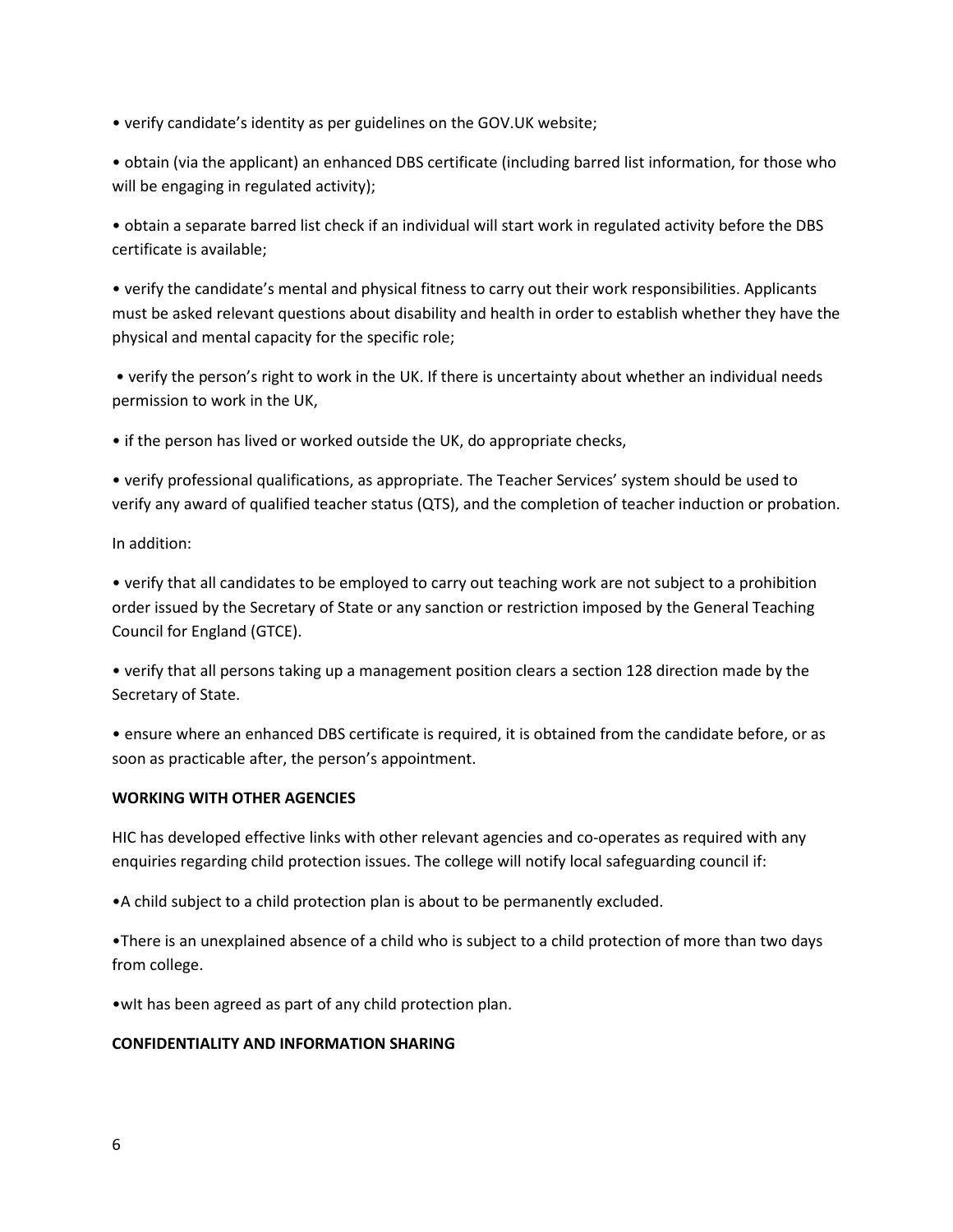Staff members will ensure that confidentiality protocols are followed and information is shared appropriately. The Principal and/or DSL and Deputy DSL discloses any information about a child to other members of staff members on a need to know basis only.

All staff members and volunteers must understand that they have a professional responsibility to share information with other agencies in order to safeguard children. All staff members and volunteers must be clear with children that they cannot promise to keep secrets. This is supported by our Data Protection Policy.

### **TRAINING FOR STAFF MEMBERS AND VOLUNTEERS**

In accordance with the DfE guidance *Keeping children safe in education Statutory guidance for schools and colleges September 2018* all staff members will receive safeguarding training.

Weblink -

[https://assets.publishing.service.gov.uk/government/uploads/system/uploads/attachment\\_data/file/74](https://assets.publishing.service.gov.uk/government/uploads/system/uploads/attachment_data/file/741314/Keeping_Children_Safe_in_Education__3_September_2018_14.09.18.pdf) [1314/Keeping\\_Children\\_Safe\\_in\\_Education\\_\\_3\\_September\\_2018\\_14.09.18.pdf](https://assets.publishing.service.gov.uk/government/uploads/system/uploads/attachment_data/file/741314/Keeping_Children_Safe_in_Education__3_September_2018_14.09.18.pdf)

The DSL and Deputy DSL will receive refresher training every two years. All staff members will receive appropriate child protection training which is regularly updated.

All staff members will receive training or briefings on particular safeguarding issues, for example, Guns and Gangs, Forced Marriage, Female Genital Mutilation, Domestic Abuse, Child Sexual Exploitation, E-Safety, **Preventing Violent Extremism & Prevent Duty.**

In addition, all staff members will receive regular safeguarding and child protection updates (for example, via email, staff members meetings) as required, but at least annually, to provide them with relevant skills and knowledge to safeguard children effectively.

#### **RECORDING AND REPORTING CONCERNS**

All staff members, volunteers and visitors have a responsibility to report any concerns about the welfare and safety of a child and all such concerns must be taken seriously.

If staff members have written notes these are handed in to the Safeguarding Office administrator in a sealed envelope and handed to the DSL or Deputy DSL. Each member of staff members making the referral will be issued with feedback on each referral.

#### **REFERRING CONCERNS ABOUT A MEMBER OF STAFF MEMBERS**

If a child or a member of staff is concerned about the conduct of staff members, all concerns should be reported directly to the DSL and/or the Principal. The person reporting the issues will remain anonymous but a full statement will be obtained by the referrer for clear and accurate information purposes.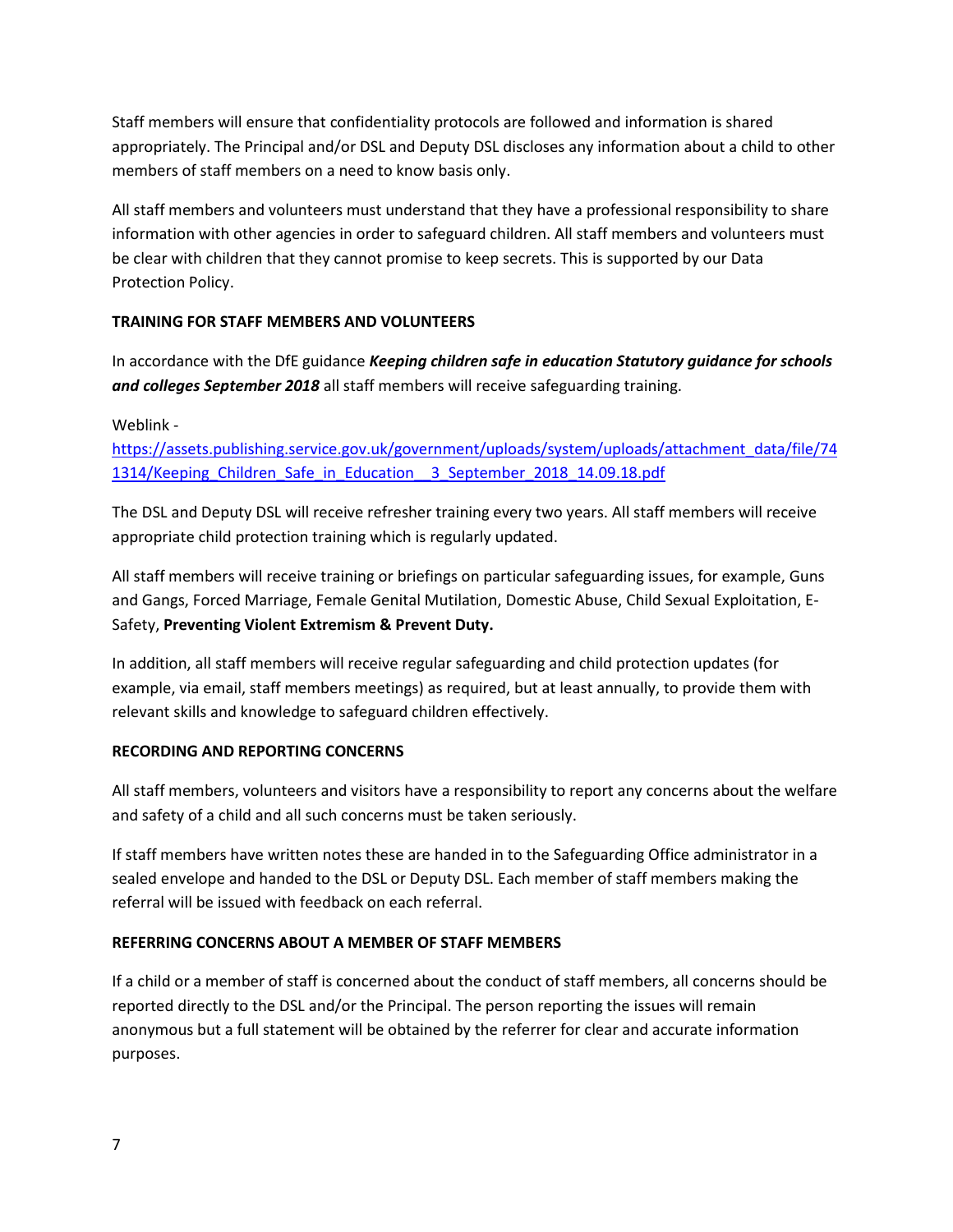The Principal or the DSL will then, if appropriate, contact the Local Safeguarding Council, to share information and discuss next steps.

-Speak to the Deputy DSL or the person who acts in their absence

-Agree with this person what action should be taken, by whom and when it will be reviewed

-Record the concern using the college's safeguarding recording system

#### **DOMESTIC ABUSE**

The college is aware that children and young people's development, as well as their social and emotional resilience, is affected by many factors including exposure to domestic abuse within the family situation and is a safeguarding issue.

Children and young people react to domestic abuse in similar ways to other types of abuse and trauma.

Information about Domestic Abuse and its effect upon children and young people will be incorporated into staff members Safeguarding and Child Protection training and briefings and the college's Safeguarding and Child Protection Policy and Procedures will be used to protect children and young people exposed to, and at risk from, domestic abuse.

#### **FORCED MARRIAGE AND HONOUR BASED VIOLENCE**

Forced Marriage became a criminal offence in June 2014. It is a form of child, adult and domestic abuse and, in line with statutory guidance, is treated as such by this college. The college is sensitive to differing family patterns and lifestyles and child-rearing patterns that vary across different racial, ethnic and cultural groups. Child abuse including Honour Based Violence cannot be condoned for religious or cultural reasons.

Information about Forced Marriage will be incorporated into staff members Safeguarding and Child Protection training and briefings and the college's Safeguarding and Child Protection Policies will be used to protect a victim or potential victim of forced marriage.

If a case of forced marriage is suspected, parents and carers will not be approached or involved about a referral to any other agencies.

#### **FEMALE GENITAL MUTILATION**

Female Genital Mutilation (FGM) is illegal in the United Kingdom and is a violation of human rights of girls and women. Information on FGM will be incorporated into staff members Safeguarding and Child Protection training and briefings.

The Serious Crime Act 2015 strengthened further the legislation on FGM and now includes a new statutory duty placed on professionals (including teachers) to notify the police when they discover that FGM appears to have been carried out on a girl under 18.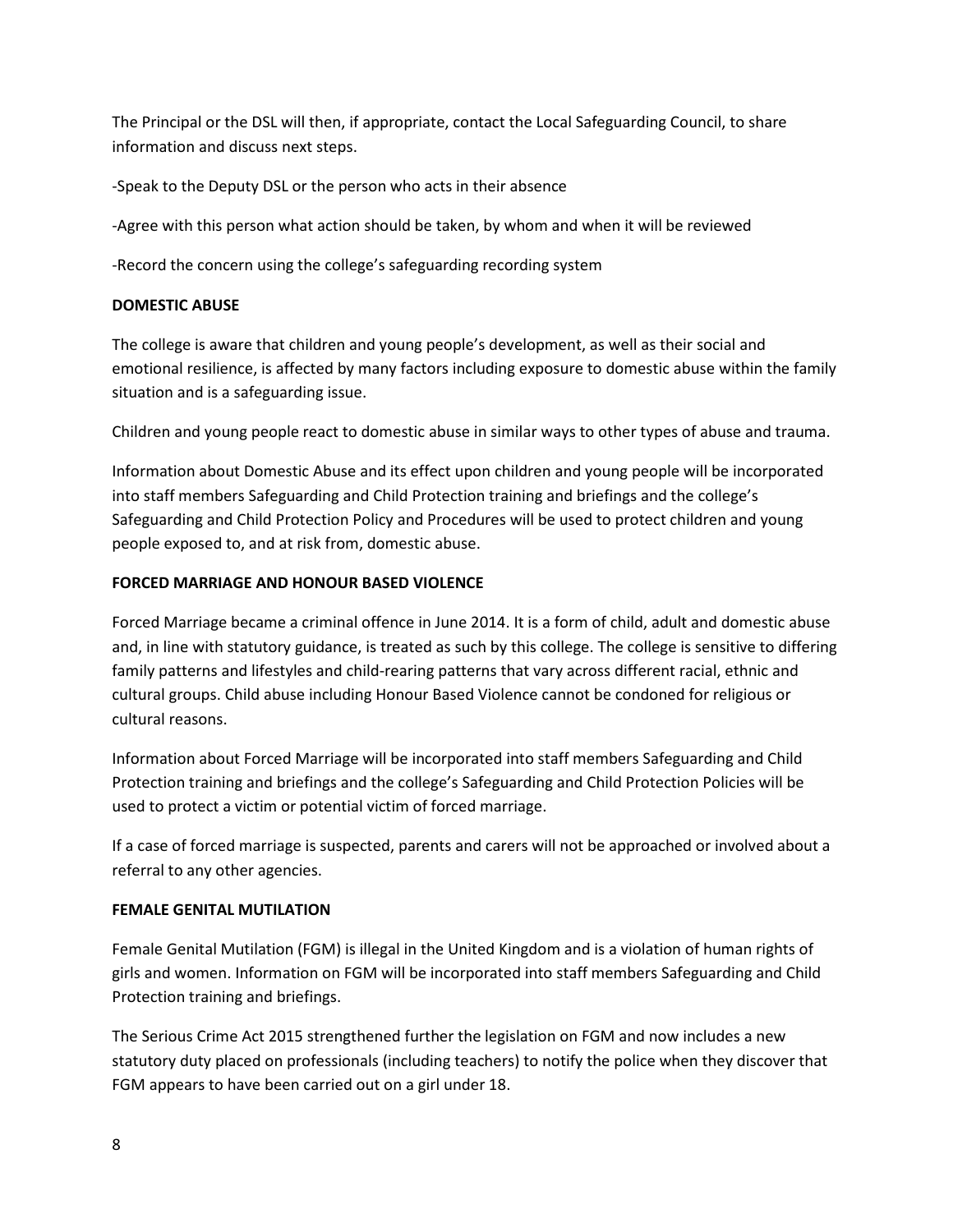Further statutory guidance has been issued under Section 5c (1) of the Female Genital Mutilation Act 2003 i[n Working Together to Safeguard Children: a guide to inter-agency working to safeguard and](https://assets.publishing.service.gov.uk/government/uploads/system/uploads/attachment_data/file/729914/Working_Together_to_Safeguard_Children-2018.pdf)  [promote the welfare of children \(PDF\).](https://assets.publishing.service.gov.uk/government/uploads/system/uploads/attachment_data/file/729914/Working_Together_to_Safeguard_Children-2018.pdf)

#### **CHILD SEXUAL EXPLOITATION**

Child Sexual Exploitation is a form of sexual abuse where children are sexually abused for money, power or status. It can involve violent, humiliating and degrading sexual assaults. In some cases, young people are persuaded or forced into exchanging sexual activity got money, drugs, gifts, affection or status. Consent cannot be given, even where a child may believe they are voluntarily engaging in sexual activity with the person who is exploiting them.

Child Sexual Exploitation does not always involve physical contact and can happen online. A significant number of children who are victims of sexual exploitation go missing from home, care and educations at some point.

Some of the following signs may be indicators of sexual exploitation in children and young people:

- Unexplained gifts or new possessions
- Associate with older people involved in exploitation
- Older boyfriends or girlfriends
- Suffer from sexually transmitted infections and/or become pregnant
- Changes in emotional well-being
- Misuse of drugs and alcohol
- Go missing for periods of time or regularly arrive home late
- Regularly miss college or education or do not take part in any form of educational provisions

#### **PREVENTING RADICALISTION AND EXTREMISM**

**Protecting children from the risk of radicalisation is seen as part of HIC's wider safeguarding duties.** It is acknowledged that it is similar in nature to protecting children from other forms of harm and abuse and the importance of early intervention by our college. We follow the DfE guidance set out in *Keeping children safe in education Statutory guidance for schools and colleges September 2018***.**HIC can produce evidence to show fulfillment of the Prevent duty in the 5 duty areas (Leadership and Management, Risk Assessment, Working in Partnership, Staff members Training, IT Policies). We also support our children to be resilient against **radicalisation.**

The Prevent Duty is the duty in the Counter-Terrorism and Security Act 2015 on specified authorities, in the exercise of their functions, to have due regard to the need to prevent people from being drawn into terrorism. The Prevent Duty Department of Education advice for schools and childcare providers, June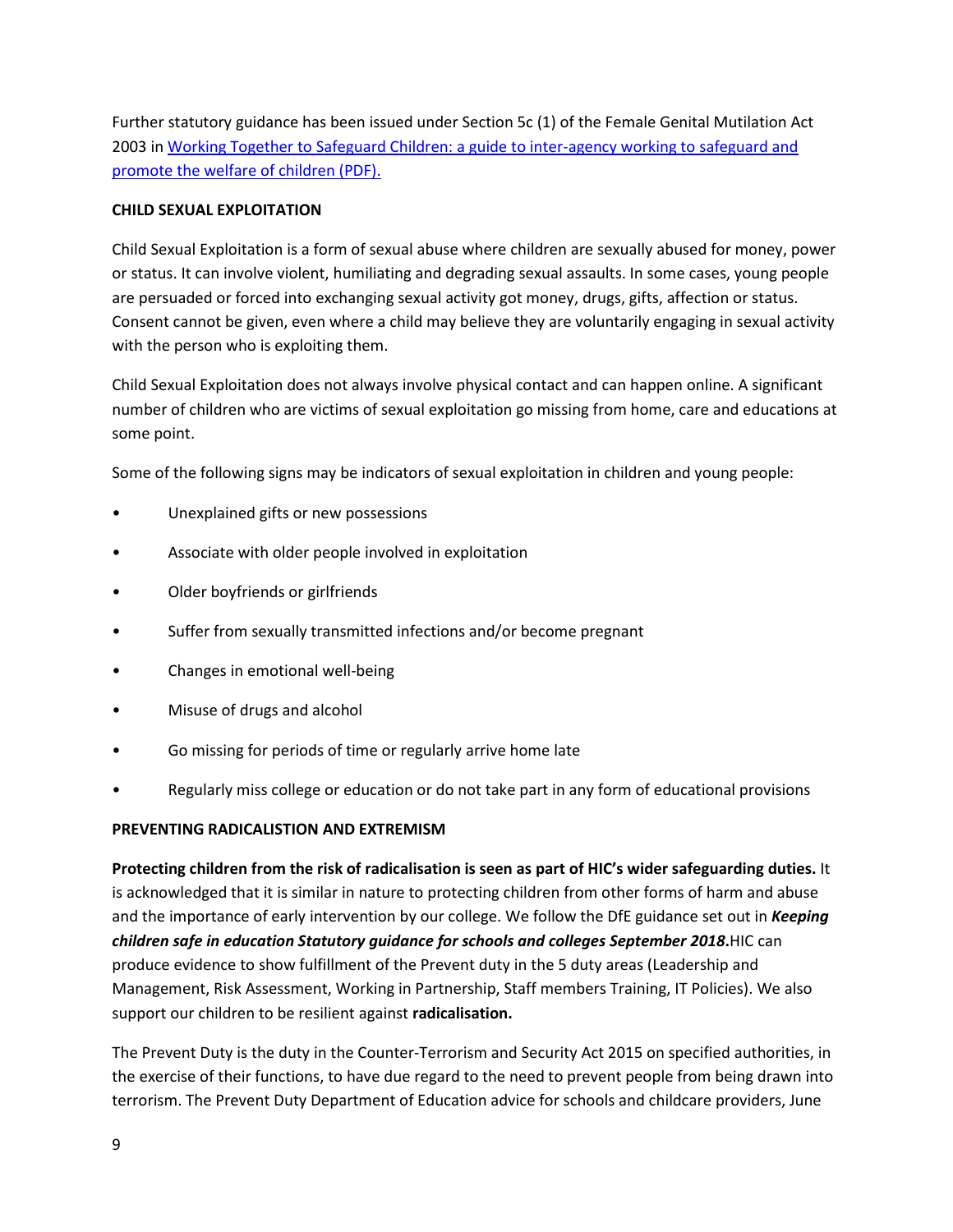2015, states that, 'School staff should use their professional judgement in identifying children who might be at risk of radicalisation and act proportionately.

There is no single way of identifying an individual who is likely to be susceptible to a terrorist ideology. As with managing other safeguarding risks, staff should be alert to changes in children's behaviour which could indicate that they may be in need of help or protection. Members of Staff, who have concerns about a pupil, will make these concerns known to the DSL at the earliest opportunity. The DSL will then make a judgement as to whether or not it is appropriate to make a referral, through Harrow's Multi Agency Safeguarding Hub (MASH) to the **Channel programme.** Channel is a programme which focuses on providing support at an early stage to people who are identified as being vulnerable to being drawn into terrorism.

#### **Signs of vulnerability:**

There are no known definitive indicators that a young person is vulnerable to radicalisation, but there are number of signs that together increase the risk. Signs of vulnerability include:

- underachievement
- being in possession of extremist literature
- poverty
- social exclusion
- traumatic events
- global or national events
- religious conversion
- change in behaviour
- extremist influences
- conflict with family over lifestyle
- confused identify
- victim or witness to race or hate crimes
- rejection by peers, family, social groups or faith

#### **Recognising Extremism:**

Early indicators of radicalisation or extremism may include:

• showing sympathy for extremist causes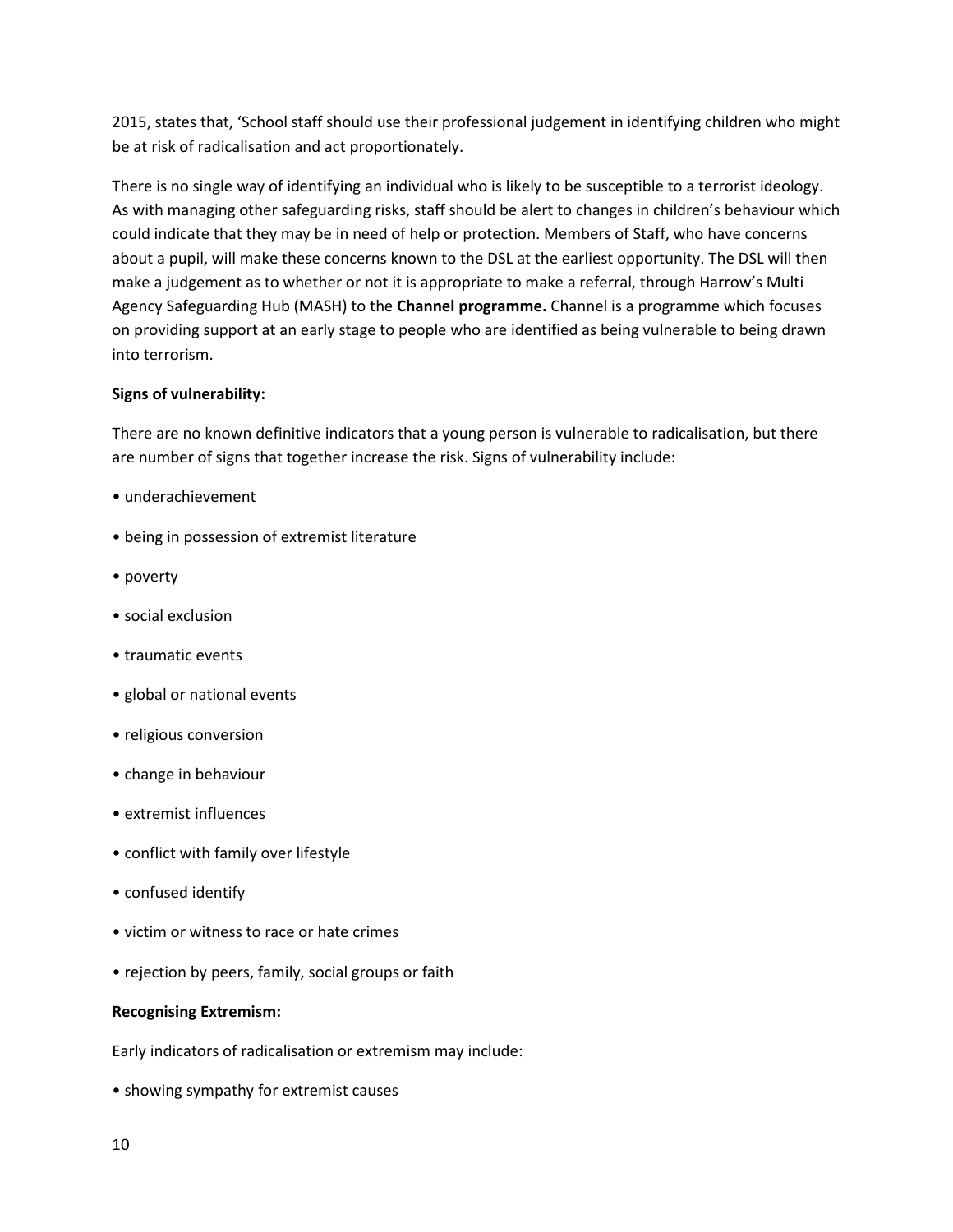- glorifying violence, especially to other faiths or cultures
- making remarks or comments about being at extremist events or rallies outside school
- evidence of possessing illegal or extremist literature
- advocating messages similar to illegal organisations or other extremist groups

• out of character changes in dress, behaviour and peer relationships (but there are also very powerful narratives, programmes and networks that young people can come across online so involvement with particular groups may not be apparent)

- secretive behaviour
- online searches or sharing extremist messages or social profiles
- intolerance of difference, including faith, culture, gender, race or sexuality
- attempts to impose extremist views or practices on others
- verbalising anti-Western or anti-British views
- advocating violence towards others

Non-emergency advice for staff is available via DfE's telephone helpline 020 7340 7264 and by email at [counter-extremism@education.gsi.gov.uk](mailto:counter-extremism@education.gsi.gov.uk)

**Prevent Duty** is part of the safeguarding role of our DSL. We have ensured that Prevent is embedded into all other appropriate college policies. We have clear procedures in place for protecting children at risk of radicalisation. These procedures are set out in this safeguarding document and other existing policies where relevant.

We work in partnership with others including the Local Safeguarding Council to share concerns and improve practice in this area. We regularly review our IT policies in college to ensure that IT use across the college is safe. Children and young people are supported to know how to stay safe on line and when accessing social media both in and out of college.

Staff members training and knowledge on Prevent is regularly reviewed and monitored. Staff members in this college are aware that Radicalisation refers to the process by which a person comes to support terrorism and forms of extremism. Staff members know that there is no single way of identifying an individual who is likely to be susceptible to an extremist ideology but they are alert to the signs and changes of behaviour which may be indicators. Staff members are confident to challenge and support young people who may be vulnerable. Staff members also know what to do if they have concerns that a young person is being radicalised.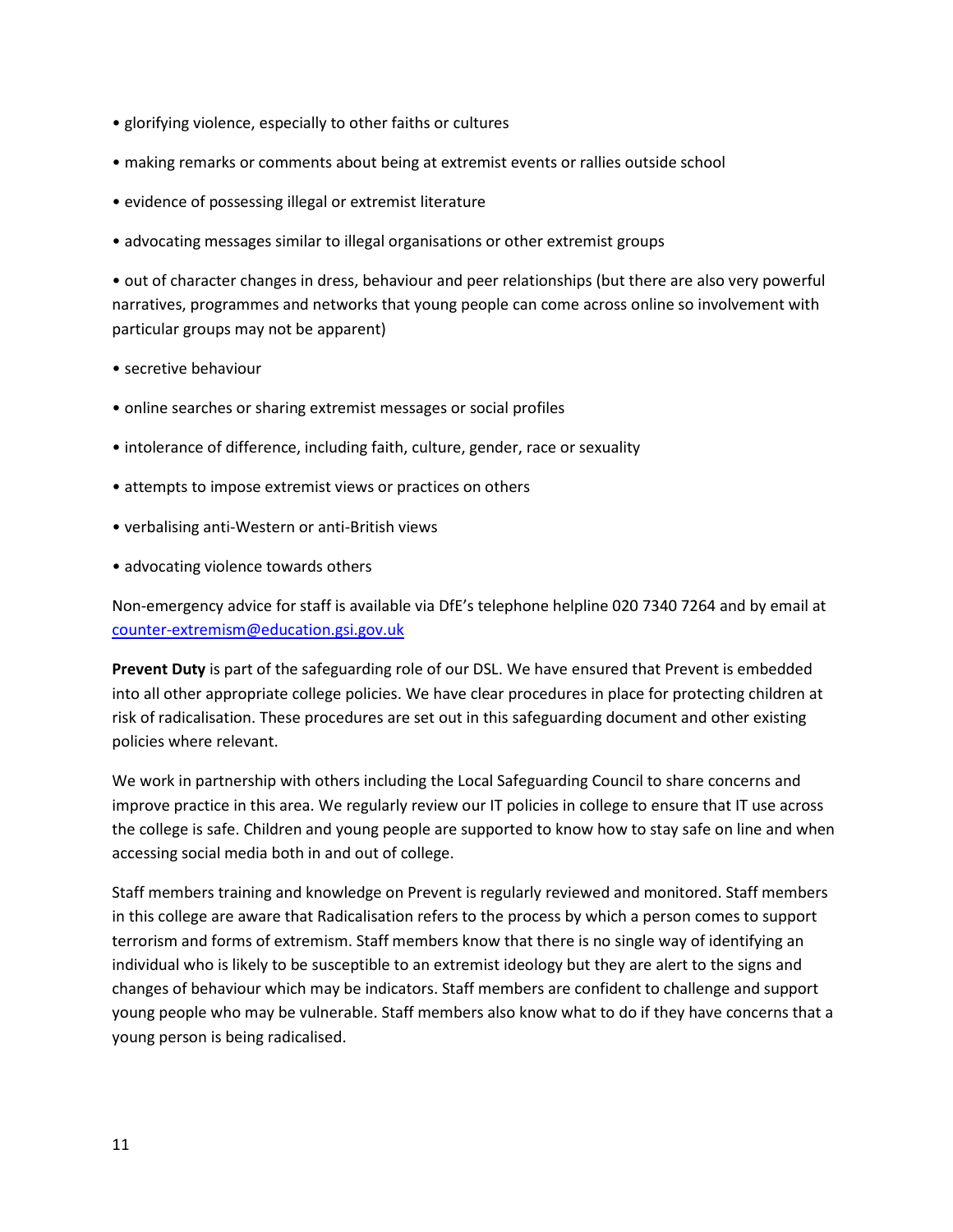The College actively builds students resilience to radicalisation through the curriculum and a whole college ethos which promotes British values, including democracy, the rule of law, individual liberty and mutual respect and tolerance of different faiths and beliefs.

HIC seeks to have effective engagement with parents and families in order to work in partnership to protect our children and young people.

#### **E-SAFETY**

HIC has an E-safety Policy which recognises that E- safety is a safeguarding issue not an ICT issue. The purpose of internet use in college is to help raise educational standards, promote children achievement, and support the professional work of staff members as well as enhance the college's management information and business administration.

The internet is an essential element in 21st century life for education, business and social interaction and HIC has a duty to provide children and young people with quality access as part of their learning experience.

It is the duty of HIC to ensure that every child and young person is in its care is safe and this applies equally to the 'virtual' or digital world.

HIC will ensure that appropriate filtering methods are in place to ensure that children are safe from all types of inappropriate and unacceptable materials, including terrorist and extremist material.

#### **CHILD PROTECTION CONFERENCES AND CORE GROUP MEETINGS**

Members of staff members are likely to be asked to attend a child protection conference or other relevant core group meetings about individual children and will need to have as much relevant updated information about the child as possible. A child protection conference will be held if it is considered that the child/children are suffering or at risk of significant harm.

All reports for a child protection conference should be prepared in advance of the meeting and will include information about the child's physical, emotional, intellectual development and well-being as well as relevant family related issues. This information will be shared with the parents/carers.

#### **MANAGING ALLEGATIONS AND CONCERNS AGAINST STAFF MEMBERS AND VOLUNTEERS**

## The college follows the government guidance *Keeping children safe in education Statutory guidance for schools and colleges September 2018.*

All allegations made against a member of staff members and volunteers, including contractors or security staff members working on site, will be dealt with quickly and fairly and in a way that provides effective protection for the child while at the same time providing support for the person against whom the allegation is made. Any concerns raised by staff members will remain anonymous and a full statement will be obtained for accurate record and information holding.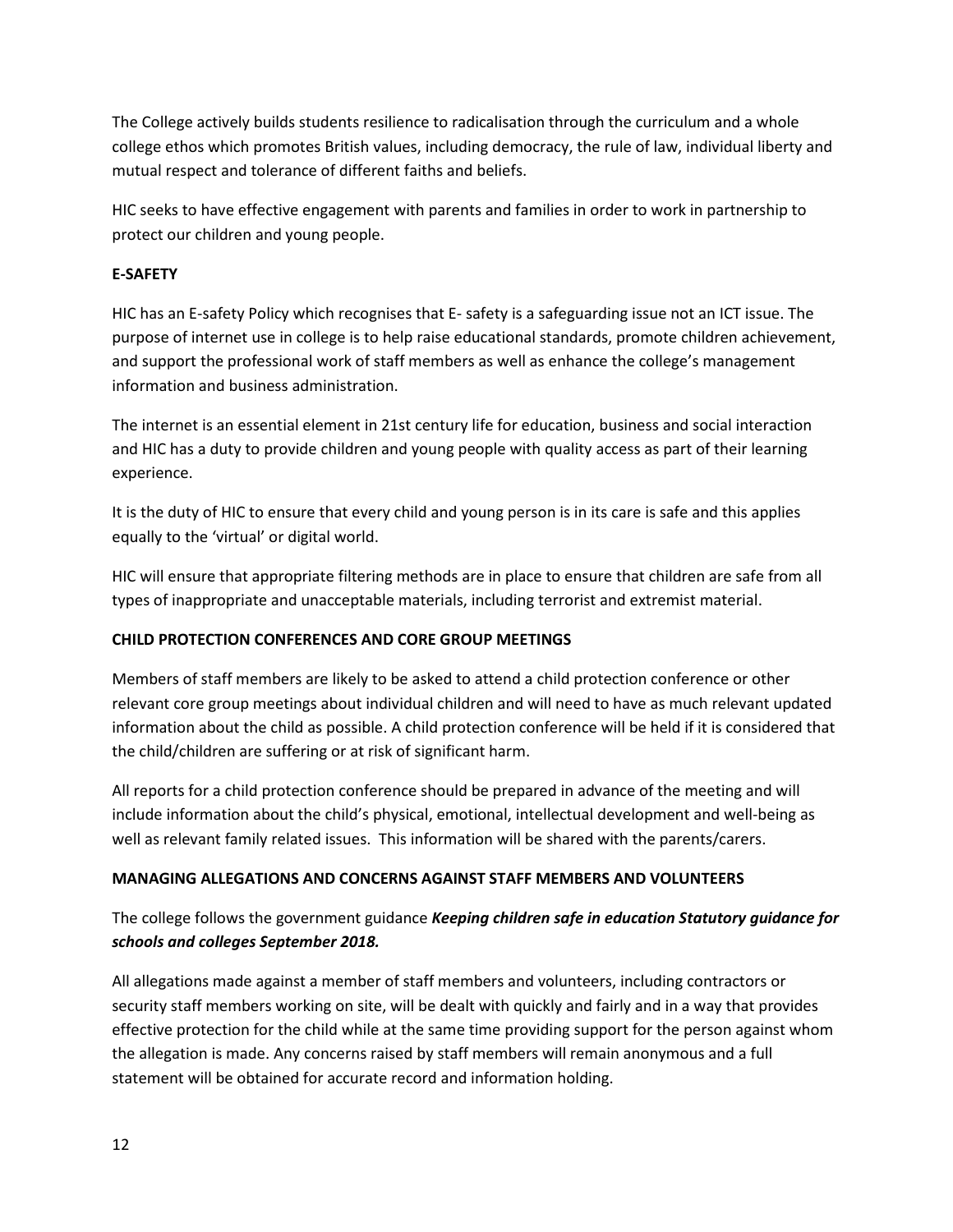Governing Body's approach to employee disclosures on **"whistleblowing".** The Governing Body is committed to providing a working environment to protect the health, safety and welfare of all its employees. The Governing Body is committed to the highest possible standards of openness, probity and accountability and will not tolerate malpractice or wrong doing. It is therefore committed to a policy which seeks to protect individuals who make disclosures with regard to any instance of malpractice or wrong doing in the public interest.

**"Whistleblowing"** is the term which has been adopted to describe arrangements which allow persons, usually employees, to express concerns about any types of malpractice which may be occurring in the work place. This could be something that is, or may be:-

- Unlawful or a criminal offence
- A breach of a legal obligation
- In disregard of health and safety legislation
- Against financial regulations
- Improper conduct
- Inappropriate or unauthorised use of college funds
- A deliberate cover up of information tending to show any of the above.

Whistleblowing arrangements are closely linked to the creation of a culture which encourages employees to express their concerns without fear of intimidation or recrimination, and in the confident knowledge that any reported concerns will be treated seriously and in confidence, and will be fully investigated.

Whistleblowing arrangements allow for concerns to be expressed outside the normal line management structure, if necessary. One of the important aspects of Whistleblowing is that it enables employees to speak out in a situation where it is usually employees most closely involved with the particular service area who are most likely to know if malpractices are occurring.

Members of staff members are often the first to realise that there may be something seriously wrong within the college. However they may feel that expressing their concerns would be disloyal to their colleagues. It may be easier to ignore these concerns than report what may just be a suspicion of malpractice. They may also fear harassment or victimisation.

The Governing Body therefore, will continue to encourage employees and others with serious concerns of misconduct or malpractice to come forward and voice those concerns. This Policy makes it clear that members of staff members can do so without fear of reprisals or victimisation.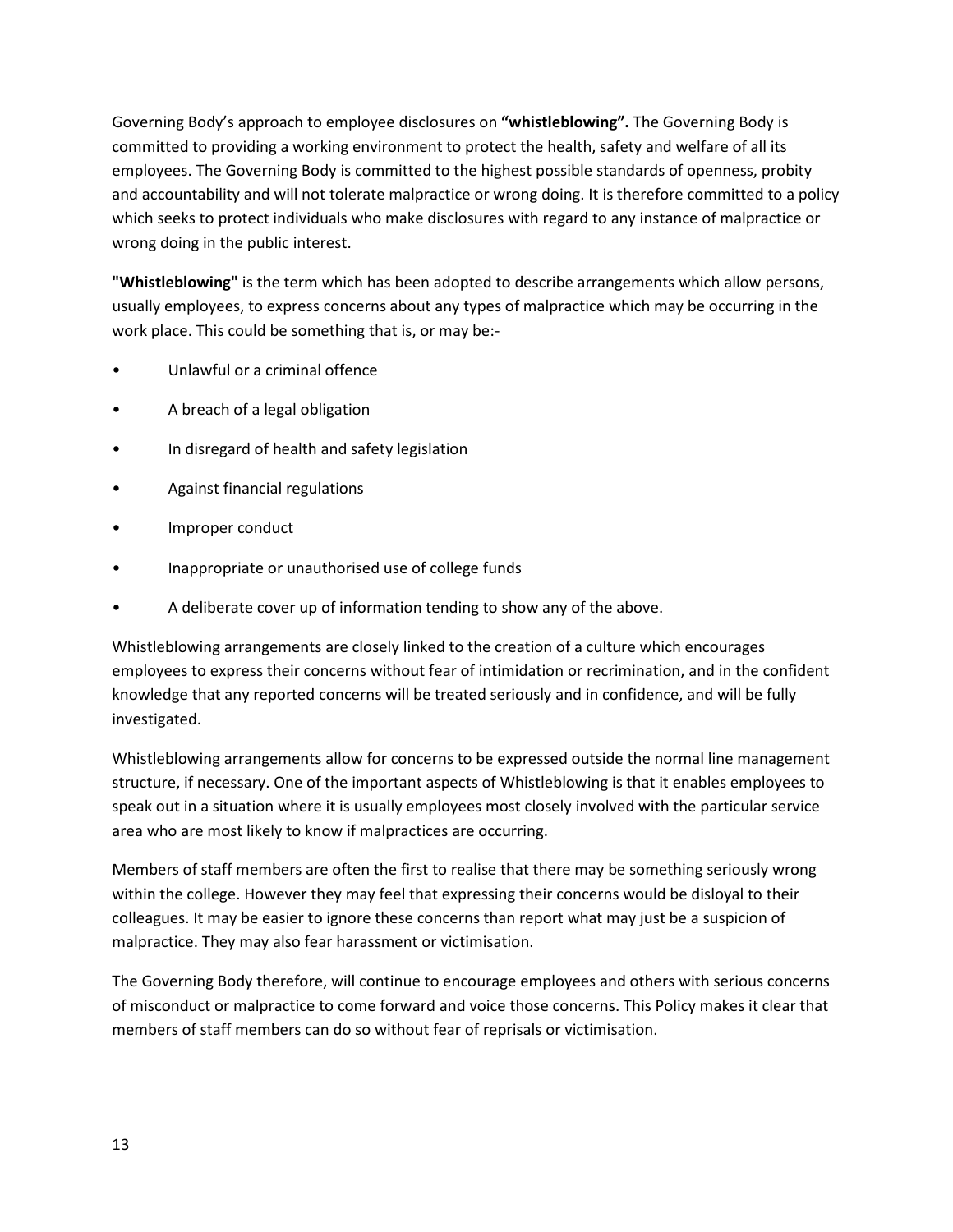Whistleblowing arrangements also recognise, however, that it is possible that allegations of wrongdoing may be false or malicious and the arrangements make clear that false allegations will be treated as a serious disciplinary offence.

Refer to our separate policy about Whistleblowing Procedures.

#### **COMPLAINTS OR CONCERNS BY CHILDREN, STAFF MEMBERS OR VOLUNTEERS**

Any concern or expression of disquiet made by a child will be listened to seriously and acted upon as quickly as possible to safeguard his or her welfare.

We will make sure that the child or adult who has expressed the concern or made the complaint will be informed not only about the action to be taken but also where possible about the length of time required to resolve the complaint. We will endeavour to keep the child or adult informed about the progress of the complaint/expression of concern.

#### **SAFEGUARDING CHILDREN WITH ADDITIONAL NEEDS AND/OR DISABILITIES**

Evidence on the extent of abuse among children with disabilities suggests that they are at increased risk of abuse, and that the presence of multiple disabilities appears to increase the risk of both abuse and neglect. Research also indicates that, as well as being the least protected, children with disabilities are also the least consulted in routine assessments.

HIC seeks to address and challenge these practices by affirming their understanding of the issues facing children with disabilities and its commitment to removing the barriers that prevent children with disabilities from accessing their rights.

#### **PRIVATE FOSTERING**

A privately fostered child is a child under 16 (or 18 if disabled) who is being cared for, for 28 days or more, by an adult who is not their parent, step parent, grandparent, aunt, uncle, sister or brother.

It's usually a cousin or great aunt, a friend of the family, or someone who has agreed to take care of the child by private arrangement without involving the council.

The parent is still legally responsible for their child. We have a legal duty to ensure children in this situation are safe and well.

#### **INFORMING PARENTS/CARERS**

Our approach to working with parents/carers is one of transparency and honesty and our responsibility is to safeguard and promote the welfare of all the children in our care. We aim to do this in partnership with our parents/carers. In most cases parents and carers will be informed when concerns are raised about the safety and welfare of their child. Parents and carers should be given the opportunity to address any concerns raised.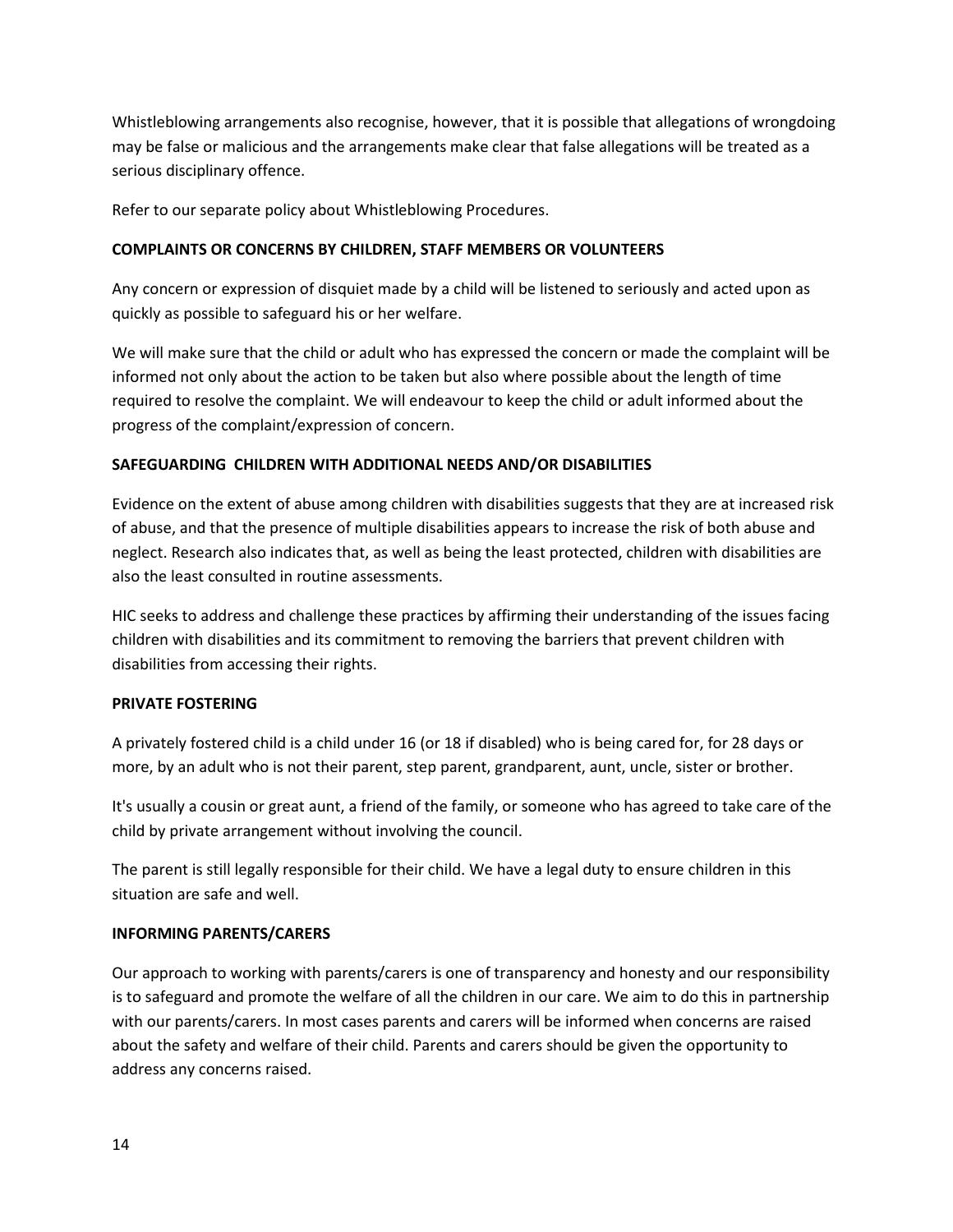Parents and carers will be informed if a referral is to be made to the Children's Local safeguarding council Service or any other agency.

Parents/carers will not be informed if it is believed that by doing so would put the child at risk. In such cases the Designated Person or Principal will seek advice from Children's Local safeguarding council.

#### **VISITORS**

All visitors, including visiting speakers, are subject to the college's safeguarding protocols while on site and will be supervised at all times.

#### **BOOKINGS**

HIC operates a responsible booking protocol and will carry out appropriate checks and will exercise due diligence to prevent an organisation or speaker from using the college's facilities to disseminate extremist views or radicalise children or staff members.

#### **APPENDIX A**

The following definitions are from the guidance by [Department for Education \(2018\) Working Together](https://assets.publishing.service.gov.uk/government/uploads/system/uploads/attachment_data/file/729914/Working_Together_to_Safeguard_Children-2018.pdf)  to Safeguard Children: a guide [to inter-agency working to safeguard and promote the welfare of children](https://assets.publishing.service.gov.uk/government/uploads/system/uploads/attachment_data/file/729914/Working_Together_to_Safeguard_Children-2018.pdf)  [\(PDF\).](https://assets.publishing.service.gov.uk/government/uploads/system/uploads/attachment_data/file/729914/Working_Together_to_Safeguard_Children-2018.pdf)

#### **Significant Harm**

The threshold that justifies compulsory intervention in family life and gives Local Authorities a duty to make enquiries to decide whether they should take action to safeguard or promote the welfare of a child who is suffering or likely to suffer significant harm.

#### **Physical Abuse**

Physical abuse may involve hitting, shaking, throwing, poisoning, burning or scalding, drowning, suffocating or otherwise causing physical harm to a child. Physical harm may also be caused when a parent or carer fabricates the symptoms of, or deliberately induces an illness in a child.

#### **Emotional Abuse**

Emotional abuse is the persistent emotional maltreatment of a child such as to cause severe and persistent adverse effects on the child's emotional development. It may involve conveying to children that they are worthless or unloved, inadequate, or valued only insofar as they meet the needs of another person. It may feature age or developmentally inappropriate expectations being imposed on children. These may include interactions that are beyond the child's developmental capability, as well as overprotection and limitation of exploration and learning, or preventing the child participating in normal social interaction. It may involve seeing or hearing the ill-treatment of another. It may involve serious bullying, causing children frequently to feel frightened or in danger, or the exploitation or corruption of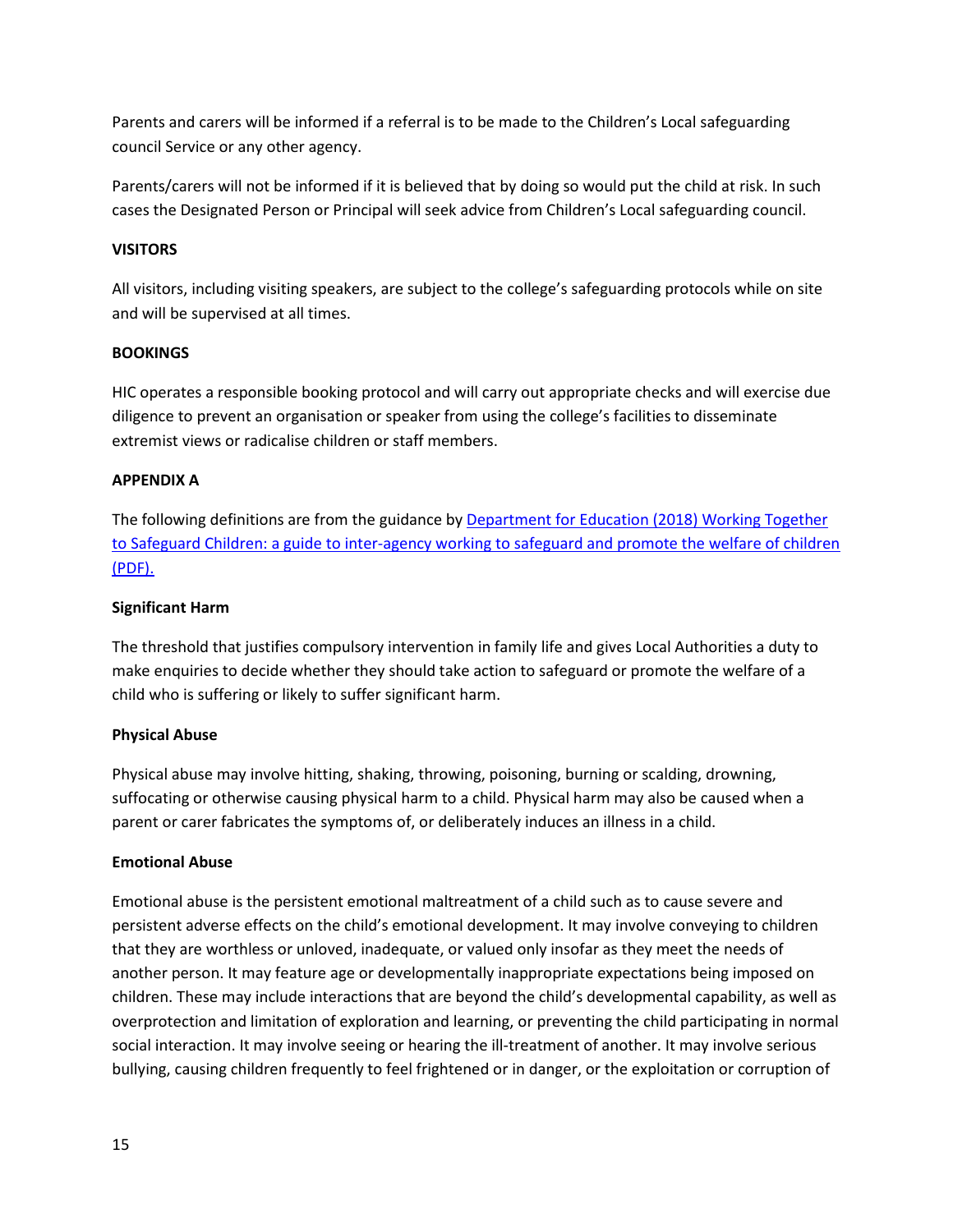children. Some level of emotional abuse is involved in all types of maltreatment of a child, though it may occur alone.

#### **Sexual Abuse**

Sexual abuse involves forcing or enticing a child or young person to take part in sexual activities, including prostitution, whether or not the child is aware of what is happening.

The activities may involve physical contact, including penetrative (e.g. rape, buggery or oral sex) or nonpenetrative acts. The activities may include non- contact activities, such as involving children in looking at, or in the production of, sexual online images, watching sexual activities, or encouraging children to behave in sexually inappropriate ways.

#### **Neglect**

Neglect is the persistent failure to meet a child's basic physical and/or psychological needs, likely to result in the serious impairment of the child's health or development.

Neglect may occur during pregnancy as a result of maternal substance abuse for example. Once a child is born, neglect may involve a parent or carer failing to:

- Provide adequate food and clothing, shelter (including exclusion from home or abandonment).
- Protect a child from physical and emotional harm or danger.
- Ensure adequate supervision (including the use of inadequate caretakers). Ensure access to appropriate medical care or treatment.
- It may also include neglect of, or unresponsiveness to, a child's basic emotional needs.

#### **APPENDIX B**

A 'Good' Safeguarding College

The leadership, staff members and the Governing Body are committed to a safe college which promotes the well-being and welfare of all its children, staff members and visitors and the following is embedded into its vision, culture and practices:

#### **PRACTICES AND PROCEDURES**

• The college has a 'Safeguarding Policy' which all staff members understand and practices are fully implemented.

- Anti-bullying Policy is in place and are clearly understood and followed by all.
- The Multi Agency Levels of Need and Response Framework are embedded.

• Effective School Development Plan (SDP) and effective college self- evaluation procedures are in place.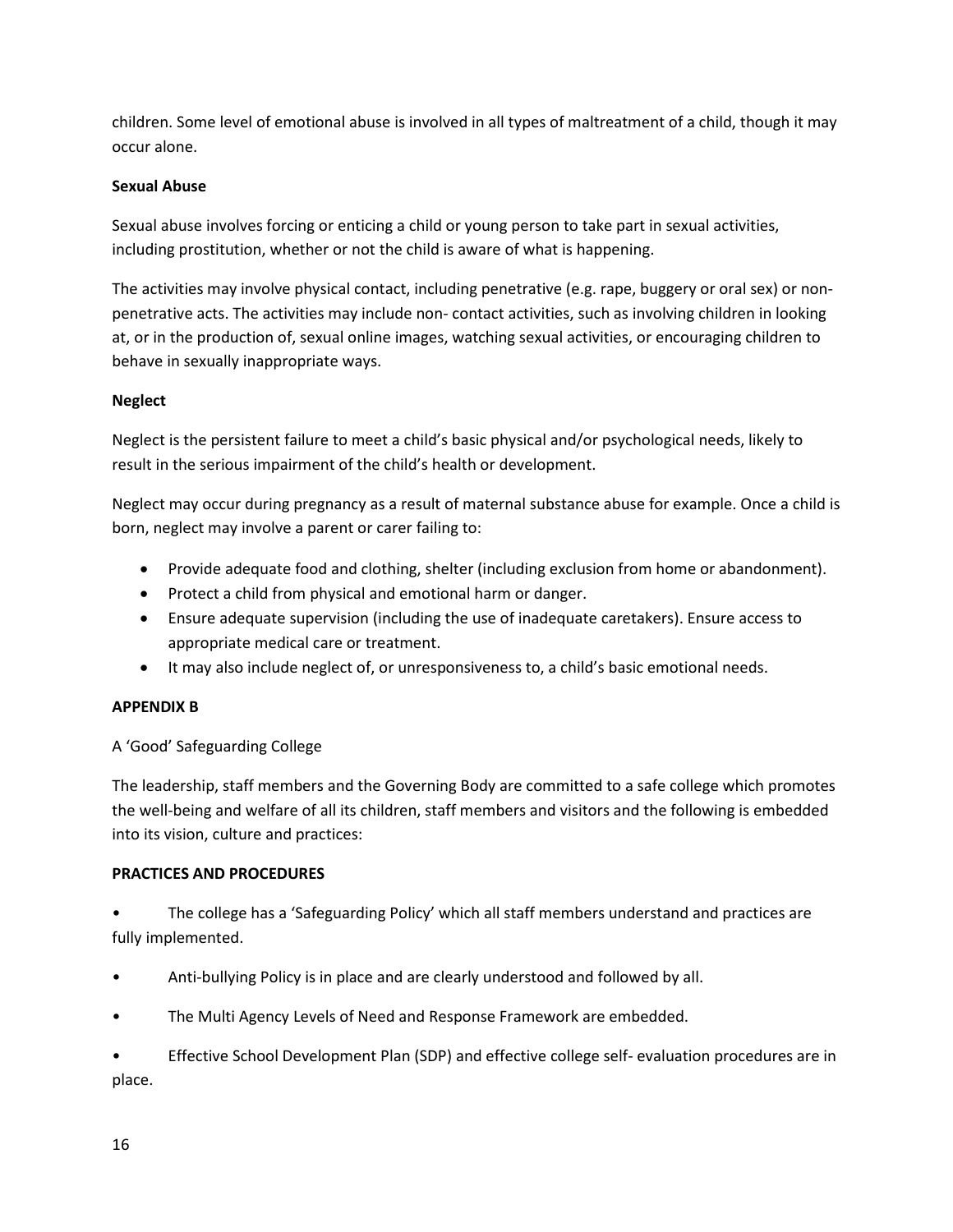• Appropriate Policies and Procedures are in place, understood and implemented by all staff members.

• All staff members involved in safeguarding liaises regularly to ensure continuity in the support they provide.

- The college/setting has an identified person who administers medicines.
- DBS checks are in place and regularly up-dated.
- Appropriate Risk Assessment procedures are in place and up-dated.

#### **CHILDREN TRACKING**

• The progress and attendance of children in alternative provision is carefully tracked and monitored as for other children.

• Children tracking systems are in place and used effectively to monitor and track progress and intervene as required.

- Vulnerable groups are identified and tracked for progress, attainments and attendance.
- Effective transition for children takes place at all stages.

#### **STAFF MEMBERS TRAINING**

- The Leadership and Management of the college are trained in Safeguarding and is effective.
- A Senior Designated Person for Safeguarding is nominated and receives regular training and has access to appropriate supervision.
- Staff members receive regular up-dated training on Safeguarding and identified staff members receive higher level training as appropriate.

#### **CHILDREN ENGAGEMENT**

• Children's voices are valued and they are involved appropriately in decision making.

• Children are given responsibility in supporting other children and are involved in routine organisational tasks and activities.

#### **THE CURRICULUM**

• The curriculum, organisation of teaching and learning and ethos in settings and colleges contributes to teaching children and young people about safety issues, including road safety, accident prevention, substance misuse, sexual harassment, self- harm, Internet safety and building resilience.

• Staff member's expectations of children's behaviour, attendance and attainment are high.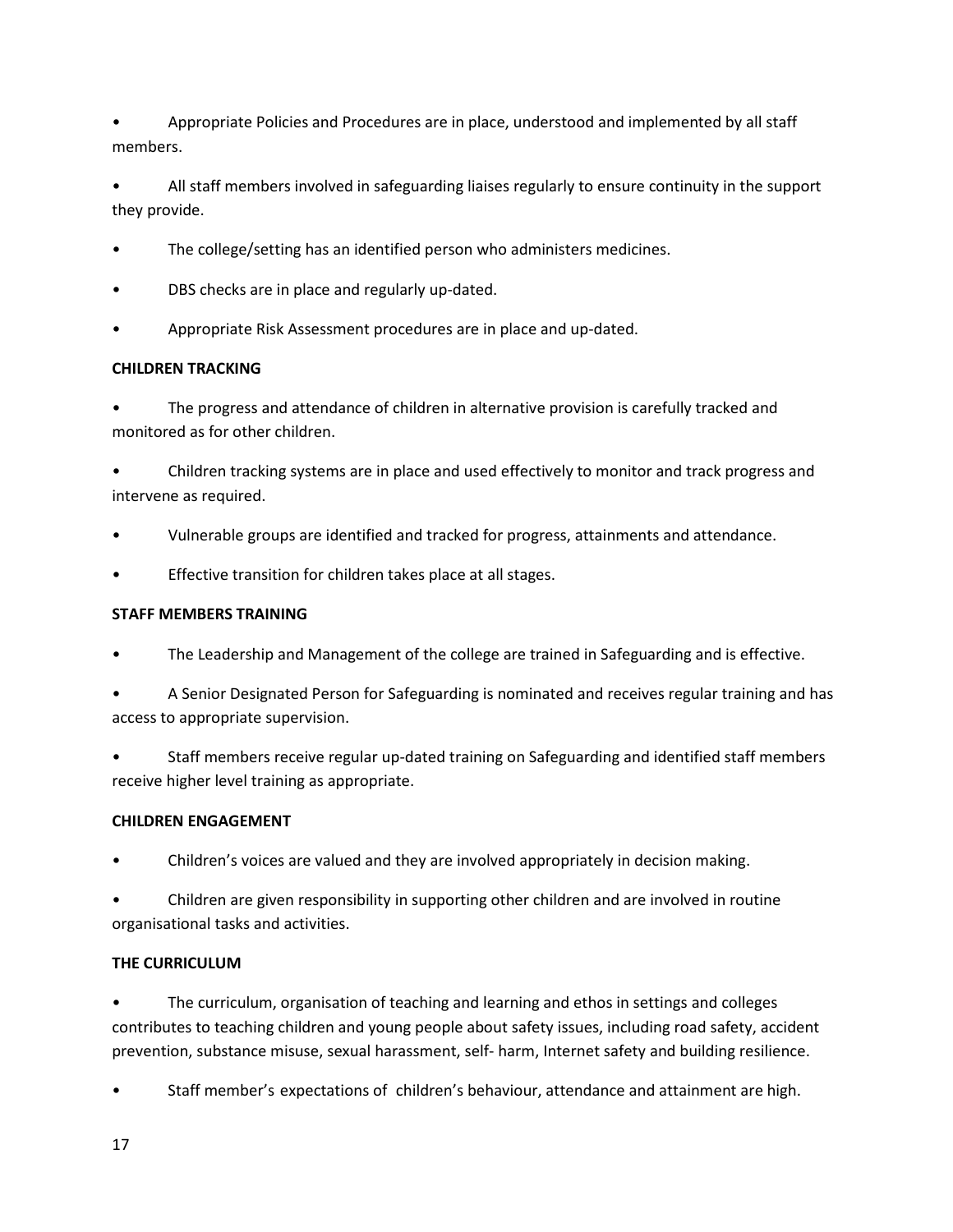• College has developed approaches to tackling all forms of bullying including, racist, homophobic and cyber-bullying. This includes tackling issues leading to grooming and child sexual exploitation and radicalisation

• There are formal and informal opportunities to praise reward and celebrate children behaviour and achievements in lessons, tutor groups, assemblies, break time, before and after college, trips etc.

#### **WORKING WITH PARENTS/CARERS AND OUTSIDE AGENCIES**

• There is effective communication between the college staff members, outside agencies and parents/carers.

• Family intervention work is an integral part of the college's support for children and families.

• The college actively pursues all absence – they know which children are at risk of becoming/or are persistently absent – non-attendance is understood as a potential safeguarding issue.

The college does not exclude children but tries to find alternative ways of supporting them.

• The college does not see children at risk of gang involvement, sexual exploitation, radicalisation or criminal activity as crime and disorder issues but as a 'children in need issue' and works closely with other partner agencies to safeguard them.

## **INDICATORS OF VULNERABILITY TO RADICALISATION**

- Children are distanced from their cultural/religious heritage and experience.
- Children demonstrate discomfort about their place in society.
- Children may be experiencing family tensions at home.
- Low self-esteem and sense of isolation.

• Children have distanced self from existing friendship groups and become involved with a different group of friends.

- Children may be searching for questions about their identity, faith and belonging.
- Children may have perceptions of injustice and rejects civic life.
- Children are accessing extremist websites and are in contact with extremist recruiters.
- Significant changes in behaviour and/or appearance.
- Children use extremist narratives and global ideology to explain personal disadvantage.

#### **Procedure for reporting and recording safeguarding concerns**